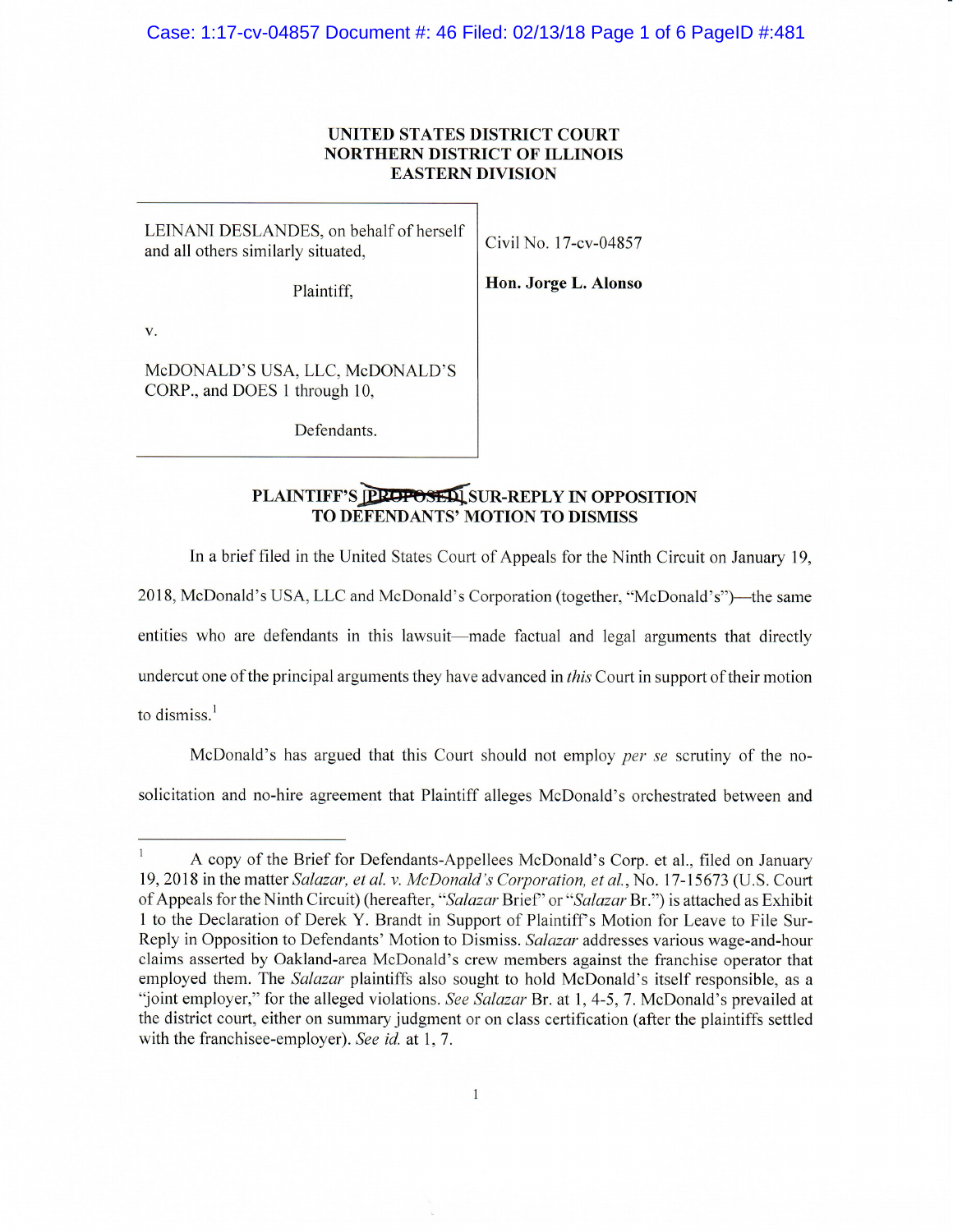## Case: 1:17-cv-04857 Document #: 46 Filed: 02/13/18 Page 2 of 6 PageID #:482

among franchisees and McOpCo restaurants because that agreement exists within a franchise context. *E.g.*, Reply in Support of Motion to Dismiss [Dkt. No. 41] ("Reply") at 1 ("McDonald's and its restaurants comprise an *intrabrand* franchise system, which by definition fosters coordination and reduces competition within the McDonald's system.") (Emphasis in original). Whether or not McDonald's-branded franchisee-owned restaurants and McOpCo stores operate within a franchise "system," Plaintiff has alleged and argued—based on McDonald's and franchisees' own admissions—that they are, and consider themselves to be, horizontal competitors of each other. Amended Class Action Complaint [Dkt. No. 32] ("FAC") at ¶¶ 36, 75-80; Opposition to Motion to Dismiss [Dkt. No. 40] ("Opp'n") at 10-14. In response, McDonald's asserts that within the franchise system it lawfully "can limit intrabrand competition in manners … such as by setting minimum prices … and dictating what products its retailers sell." Reply at  $9<sup>2</sup>$  It must follow, the argument goes, that McDonald's also is permitted to coordinate a no-hiring pact among franchisees as to the employees who provide labor in McDonald's-branded restaurants, thereby restraining competition for labor. But as its *Salazar* Brief makes plain, restaurant-level hiring is an area of operations as to which McDonald's emphatically *denies* the existence of coordination, system-wide or otherwise. In fact, this is the very foundation of McDonald's appellate position in *Salazar*. As McDonald's argues there,

the franchise operator, *not McDonald's*, **exclusively controls all aspects** of [restaurant employees'] employment—from **hiring** and firing, to setting and paying wages, to scheduling, supervision, and discipline.

*Salazar* Br., at 1 (italics in original, bold supplied).

 $\overline{2}$ <sup>2</sup> Setting minimum retail prices or dictating what products its franchisees sell are vertical restraints. As argued in her Opposition to the motion to dismiss, Plaintiff here asserts an unlawful horizontal conspiracy which, as orchestrated by McDonald's, may be described as a hub-andspokes conspiracy. Opp'n at 1-2, 10-14.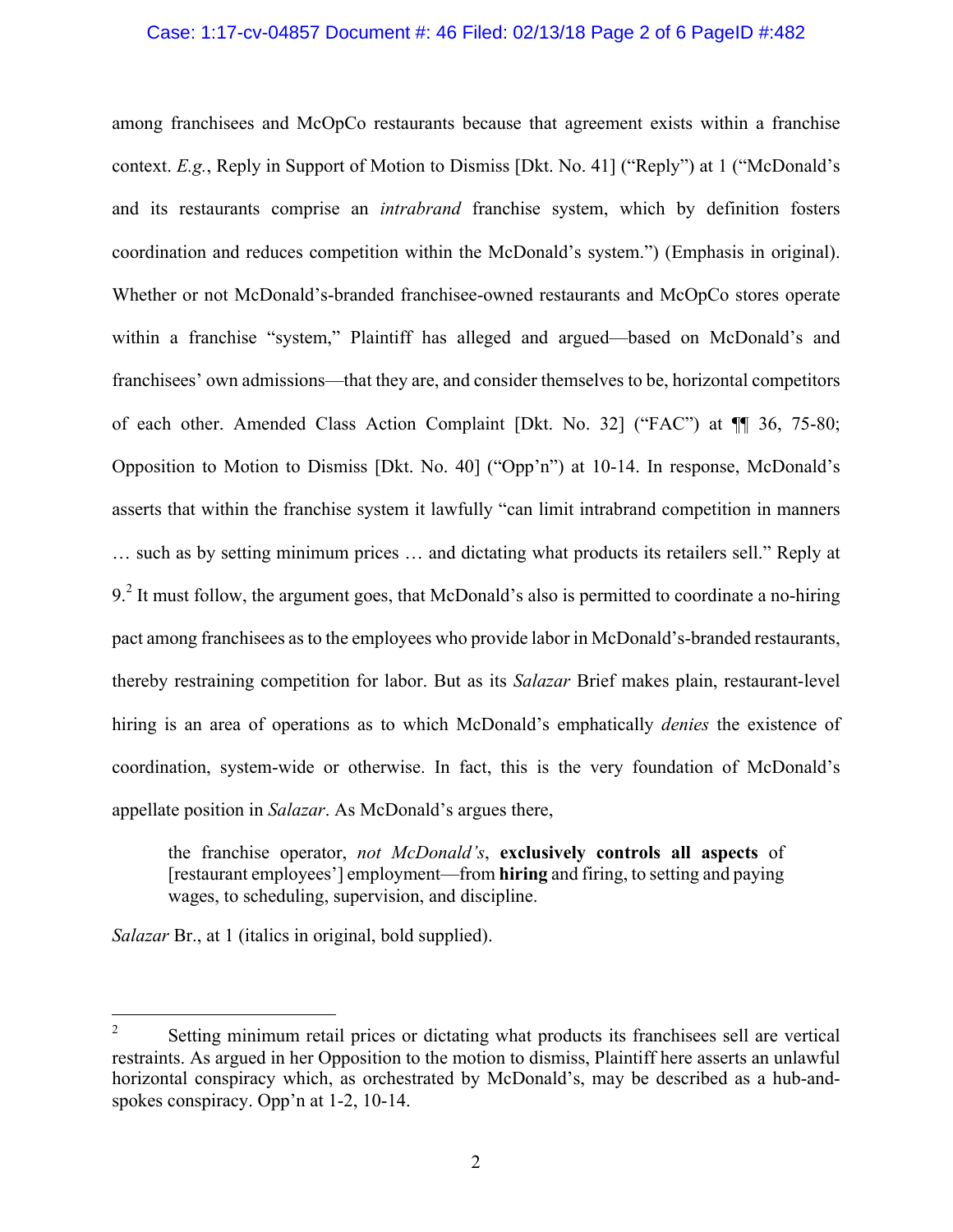#### Case: 1:17-cv-04857 Document #: 46 Filed: 02/13/18 Page 3 of 6 PageID #:483

Urging the Ninth Circuit to affirm, McDonald's categorically rejects the notion that the McDonald's franchise system coordinates labor or employment issues of any type, *but particularly employee hiring*, at the franchise level. For instance, McDonald's argues that franchisees "exclusively control" all aspects of hiring, and that based on the record McDonald's presented, the district court there was correct to so-conclude. *Salazar* Br. at 2 ("district court observed" that McDonald's "is not involved in hiring [franchisee] employees" (quoting district court)<sup>3</sup>); at 6 (McDonald's business manuals "vest authority over hiring and firing workers … exclusively in the franchisee"); and at 9-10 ("McDonald's undisputedly had no power to hire, fire, or direct [franchisee] employees" and district court "concluded that undisputed facts … demonstrate that McDonald's did not retain" "general right of control over factors such as hiring, direction, supervision, discipline, discharge, and relevant day-to-day aspects of the workplace behavior of the franchisee's employees").<sup>4</sup>

McDonald's further argues that the "undisputed record" and the "undisputed facts" it presented support those findings. *E.g.*, *Salazar* Br. at 8 (McDonald's had no control over working conditions as "[f]ranchisees are independent employers and are solely responsible for hiring…"); at 9 ("undisputed record" established that franchisee "exercised exclusive control over hiring, firing, training, scheduling rest and meal breaks, and imposing discipline"); at 15 ("the Franchise Agreements and summary judgment record establish that the franchisee alone controls hiring, firing, wages, hours, and day-to-day aspects of the workplace environment."); *see also id.* at 22-

 $\overline{\mathbf{3}}$ <sup>3</sup> All internal quotations and citations from the *Salazar* Brief are omitted unless otherwise indicated.

<sup>&</sup>lt;sup>4</sup> Plaintiff similarly alleges here that franchisees are independent entities, responsible for all day-to-day restaurant operations, including employment matters. FAC at, *e.g.*, ¶¶ 35, 58, 74, 82. McDonald's has admitted that each franchise is its own economic decision-maker on employment issues. Answer [Dkt. No. 30] at ¶ 50.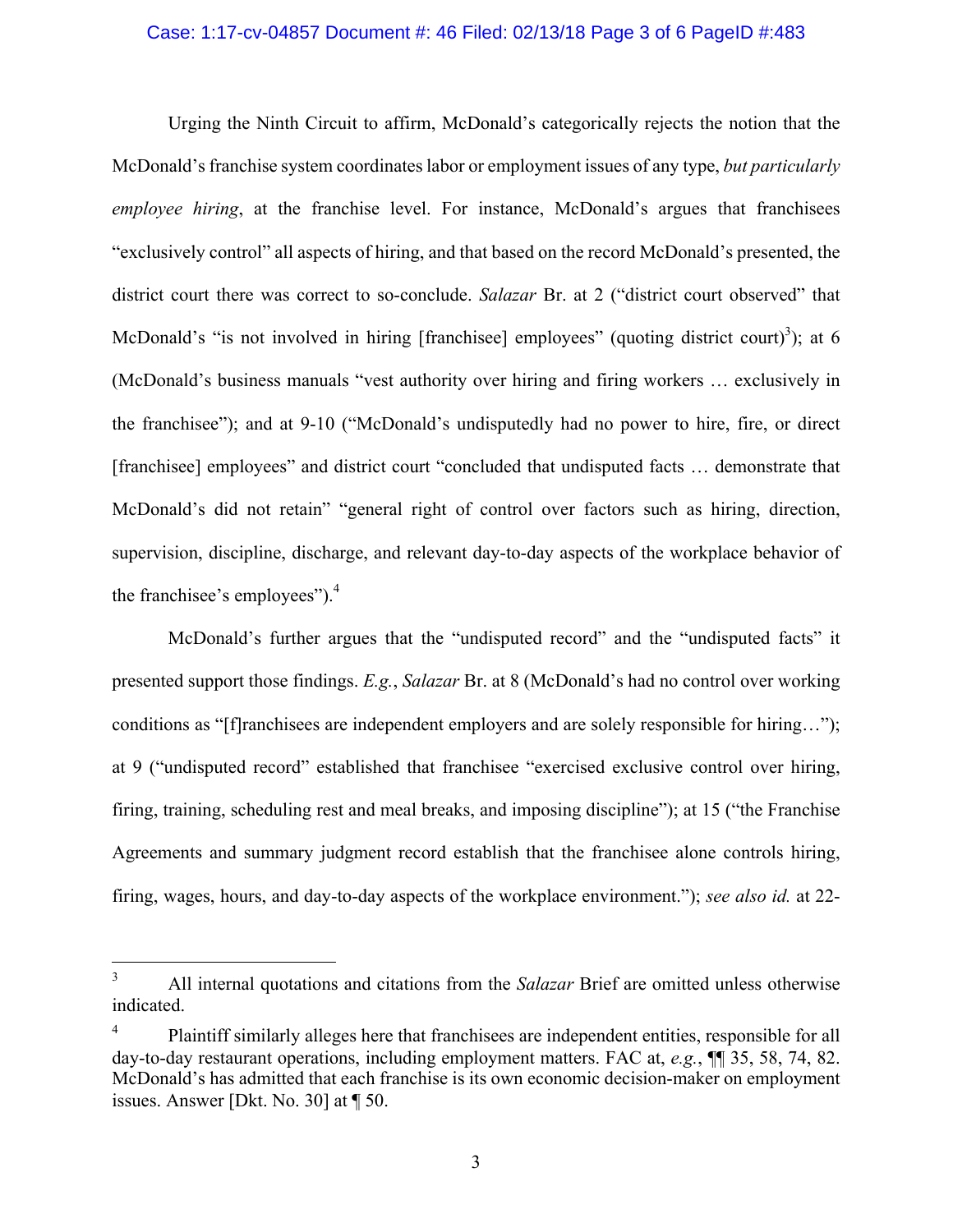## Case: 1:17-cv-04857 Document #: 46 Filed: 02/13/18 Page 4 of 6 PageID #:484

23 (franchisees have "complete discretion over the selection, hiring, firing, supervision, assignment, direction, setting of wages, hours, and working conditions of [its] employees" and "McDonald's business manuals, referenced by the Agreements, make explicit the franchisee's exclusive authority over employment related matters."); and at 25 ("undisputed evidence" shows that franchisee representatives are "solely responsible" for hiring, firing, training, and supervising employees: "they alone hire and fire employees, conduct performance evaluations, and supervise them day to day, including by imposing discipline when warranted.").<sup>5</sup>

So while McDonald's posits to this Court that it is permitted to restrain competition for labor within its own franchise "system," it argues to another federal court—at the same time—that franchisee labor is an area in which it plays absolutely no role. These arguments belie McDonald's contention in this Court that McDonald's-branded restaurants may lawfully restrain competition for employee labor.<sup>6</sup>

And while it may be true that McDonald's may "limit intrabrand competition" by, for example, dictating what products its retailers may sell, Reply at 9, such a (vertical) limitation is merely consistent with an aspect of the franchise system which McDonald's *has chosen* to manage and as to which it *does* exercise system-wide control. The "McDonald's System" incorporates "the

 $\sqrt{5}$ <sup>5</sup> McDonald's also explicitly disclaims any "joint employer" relationship with its franchisees. It argues that the franchise agreements specify that franchisees and it "are not and do not intend to be partners, associates, or joint employers in any way and McDonald's shall not be construed to be jointly liable for any acts or omissions of [franchisees] under any circumstances" and that the franchisees "shall have no authority, express or implied, to act as agent of McDonald's or any of its affiliates for any purpose." *Salazar* Br. at 6 (quoting franchise agreement); *see also id.* at 22 ("Uncontroverted record evidence" showing same).

<sup>6</sup> The *Salazar* Brief similarly guts McDonald's contention in this Court that the no-hire pact has so-called "pro-competitive" benefits—to the extent that claim survived McDonald's own removal, in 2017, of the no-hire and no-solicitation language from the standard franchise agreement on a going-forward basis.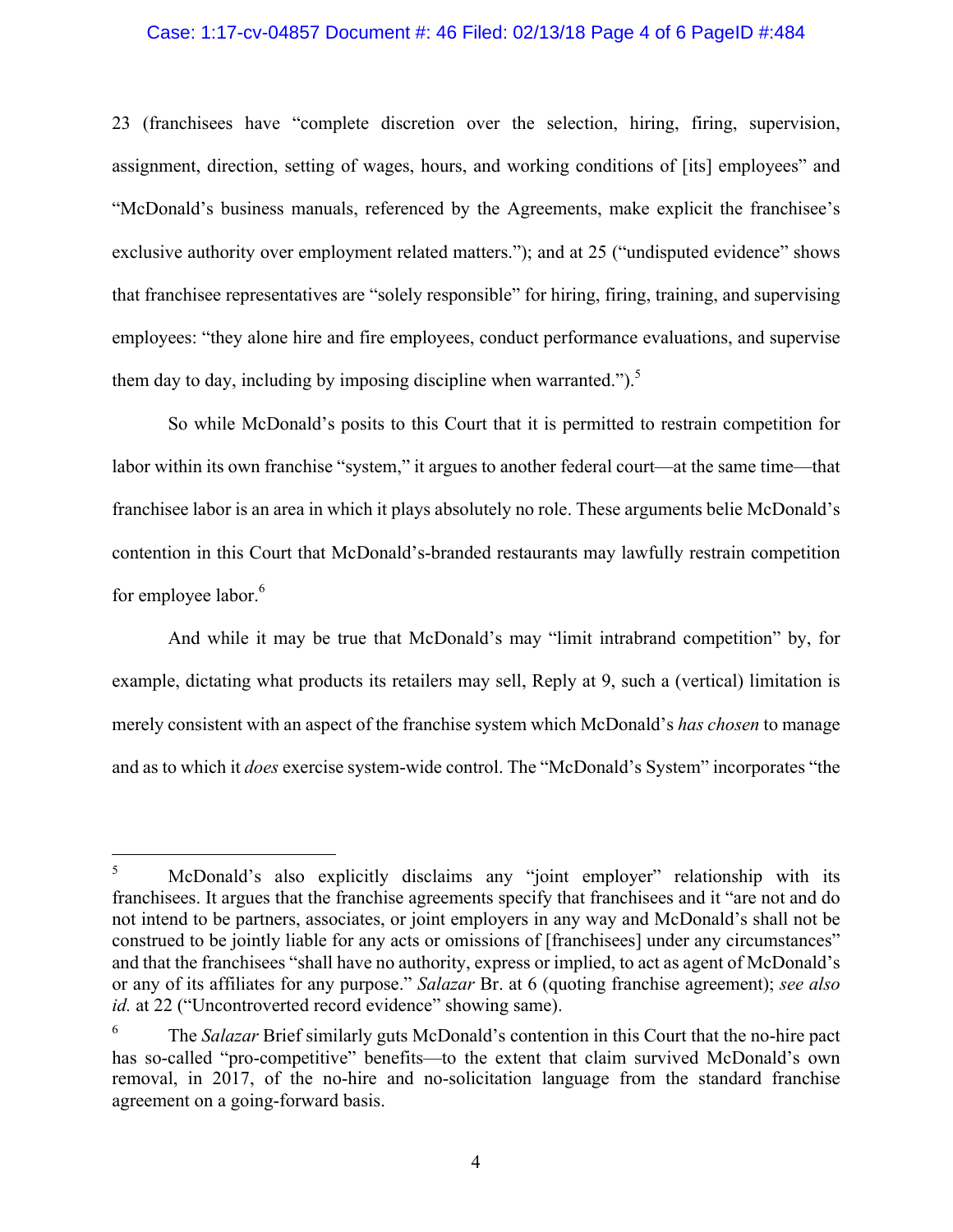#### Case: 1:17-cv-04857 Document #: 46 Filed: 02/13/18 Page 5 of 6 PageID #:485

retailing of a limited menu of uniform and quality food products," and operation of the restaurant includes "a designated menu of food and beverage products [with] uniformity of food specifications." *See* 2013 Franchise Agreement [Dkt. 27-1] at ¶ 1(a) ("*Nature and Scope of Franchise*") and at  $\P$ 12. Franchisees agree to serve "only those food and beverage products now or hereafter designated by McDonald's." *Id.* at ¶ 12(a) ("*Compliance with Entire System*"). But even though McDonald's may—and does—establish restrictions about what menu offerings must be made available in franchisee restaurants, it specifically *disclaims* this type of control as to franchisee-level hiring: "McDonald's, with thousands of franchises nationally (and with countless individuals employed by franchise operators), has neither the capacity nor the inclination to micromanage the employment practices of individual franchise operators." *Salazar* Br. at 2.<sup>7</sup>

As McDonald's itself rejects the proposition that franchise-level hiring is one of the areas where its "intrabrand franchise system ... fosters coordination," Reply at 1, it negates its own argument that *per se* scrutiny is avoided simply because the anti-competitive restraint here exists in a franchise context.

For all the foregoing reasons and for the reasons set forth in Plaintiff's Opposition, the Court should deny Defendants' Motion to Dismiss.

 $\overline{a}$ 

<sup>7</sup> Unlike its hands-off approach to franchisee hiring, McDonald's strict operational control over food and beverage offerings precludes franchisees from competing with each other by offering, for instance, pizza. *Cf.* Reply at 9.